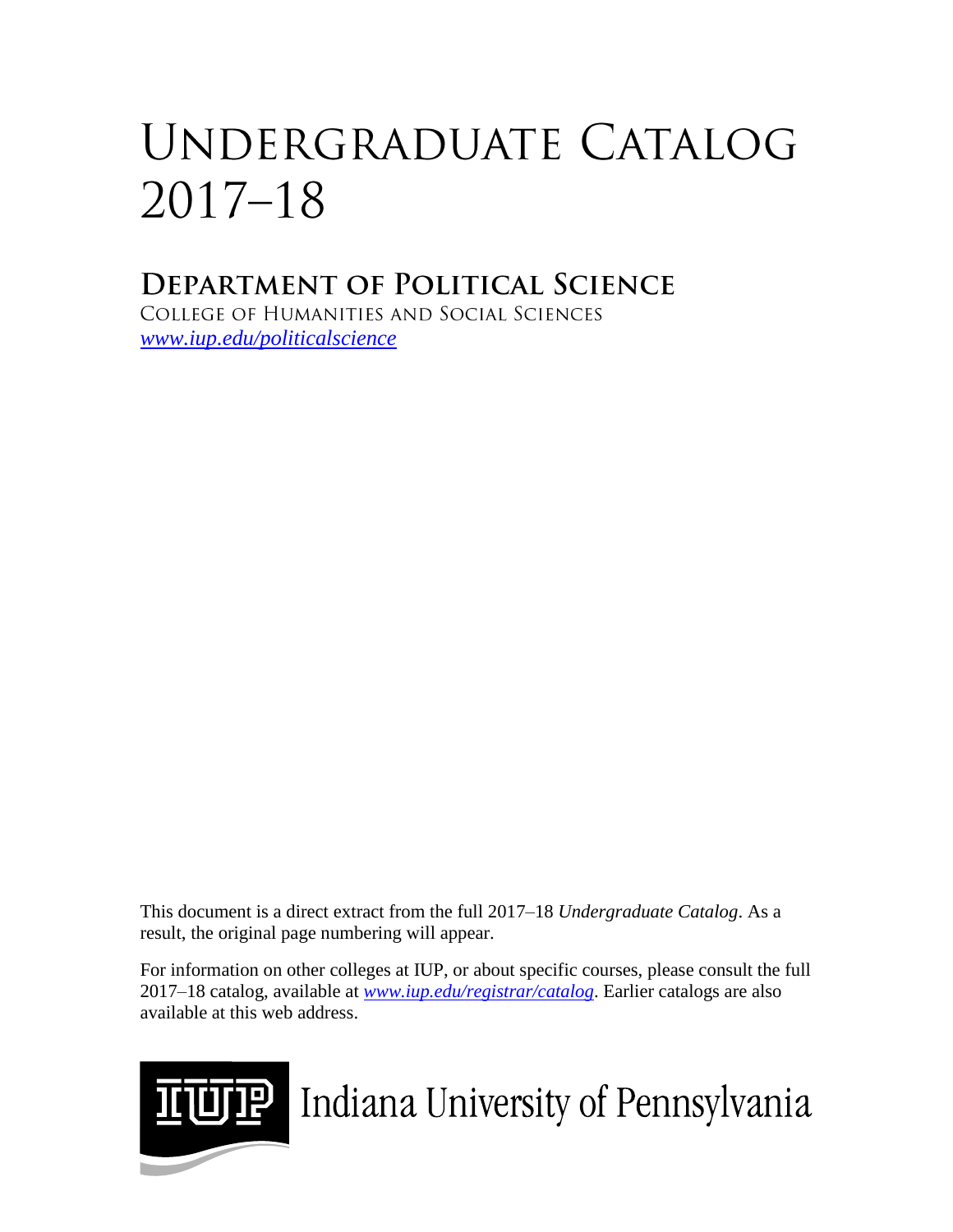#### **Department of Political Science**

#### **Website:** *www.iup.edu/politicalscience*

**David D. Chambers, Chairperson**; Fiddner, Jackson, Perry, Sternfeld, Torges, Wheeler; and professors emeriti Kuffner-Hirt, Morris, Palmer, Platt, Sitton

Political scientists focus on political systems, including the effect of environment on the system, inputs, the decision-making agencies that render binding public policies, and system outputs. Approaches to the study of government and politics include the normative approach, in which philosophical attention centers on values by asking the question "What ought to be?" and the behavioral approach, in which an attempt is made to develop verifiable theories through scientific methods by asking the questions "How?" and "Why?"

Students majoring in political science have employment opportunities in federal, state, and local governments and with private civic groups, interest groups, and political groups. Students who go on to graduate work find appointments at higher levels and in college teaching. Students graduating in political science, as in any of the social sciences, are in demand by employers in business and industry. Students completing the political science internship program have experienced considerable success in finding employment upon graduation. The political science major is also especially suitable for the pre-law student.

Degree programs offered by the Political Science Department are the bachelor of arts degree programs in political science or political science/pre-law. An interdisciplinary major and an International Studies minor are sponsored by the Political Science Department. The department also offers a Political Science minor and a Homeland Security minor.

#### **Bachelor of Arts—Political Science**

| Liberal Studies: As outlined in Liberal Studies section with the<br>46-47<br>following specifications:<br><b>Mathematics: 3cr</b><br>Social Science: PLSC 111<br>Liberal Studies Electives: 6cr, no courses with PLSC prefix |                                                                                                                                                                                                                                                                                                                                                          |                                                                                                                                                                                                                                                                                                                                                                                                                                                    |                                       |
|------------------------------------------------------------------------------------------------------------------------------------------------------------------------------------------------------------------------------|----------------------------------------------------------------------------------------------------------------------------------------------------------------------------------------------------------------------------------------------------------------------------------------------------------------------------------------------------------|----------------------------------------------------------------------------------------------------------------------------------------------------------------------------------------------------------------------------------------------------------------------------------------------------------------------------------------------------------------------------------------------------------------------------------------------------|---------------------------------------|
|                                                                                                                                                                                                                              | College:                                                                                                                                                                                                                                                                                                                                                 | Foreign Language Intermediate Level (1)                                                                                                                                                                                                                                                                                                                                                                                                            | $0 - 6$                               |
| Major:                                                                                                                                                                                                                       | <b>Required Courses:</b>                                                                                                                                                                                                                                                                                                                                 |                                                                                                                                                                                                                                                                                                                                                                                                                                                    | 33                                    |
|                                                                                                                                                                                                                              | <b>PLSC 101</b><br><b>PLSC 111</b><br><b>PLSC 260</b><br><b>PLSC 300</b><br><b>Controlled Electives:</b><br>355, 356, 358, 359                                                                                                                                                                                                                           | World Politics (2)<br>Power and Democracy in America (3)<br>Contemporary Political Ideas<br>Research Methods in Political Science<br>At least one course in three of the four areas:<br>American Studies: PLSC 251, 346, 350, 351, 353, 354,<br>Political Theory: PLSC 360, 361, 362<br>Public Policy and Administration: PLSC 250, 370, 371<br>International Studies: PLSC 280, 282, 283, 285, 382, 383,<br>384, 385, 387, 388, 389, 422, 465 (4) | 3cr<br>$*_{cr}$<br>3cr<br>3cr<br>24cr |
|                                                                                                                                                                                                                              | <b>Free Electives:</b>                                                                                                                                                                                                                                                                                                                                   |                                                                                                                                                                                                                                                                                                                                                                                                                                                    | $34-41$                               |
|                                                                                                                                                                                                                              | <b>Total Degree Requirements:</b>                                                                                                                                                                                                                                                                                                                        |                                                                                                                                                                                                                                                                                                                                                                                                                                                    | 120                                   |
|                                                                                                                                                                                                                              | (1) Intermediate-level foreign language may be included in Liberal Studies<br>electives.<br>(2) PLSC 101 satisfies the global and multicultural awareness requirement.<br>(3) Credits for PLSC 111 are counted in the Liberal Studies social science<br>requirements.<br>(4) PLSC 280 and/or 285 recommended as prerequisite to PLSC 380<br>through 389. |                                                                                                                                                                                                                                                                                                                                                                                                                                                    |                                       |

### **Bachelor of Arts—Political Science/Pre-law Track**

| ו טוונוטמו טטוסווטסו ופ-ומא                                                                                                                                                                                                                                                                                                                                                 |                                                                                                                                                                                                                                                                                                                        |                        |  |  |
|-----------------------------------------------------------------------------------------------------------------------------------------------------------------------------------------------------------------------------------------------------------------------------------------------------------------------------------------------------------------------------|------------------------------------------------------------------------------------------------------------------------------------------------------------------------------------------------------------------------------------------------------------------------------------------------------------------------|------------------------|--|--|
| <b>Liberal Studies:</b> As outlined in Liberal Studies section with the<br>46-47<br>following specifications:<br><b>Mathematics: 3cr</b><br>Social Science: PLSC 111<br>Liberal Studies Electives: 6cr, no courses with PLSC prefix                                                                                                                                         |                                                                                                                                                                                                                                                                                                                        |                        |  |  |
| College:                                                                                                                                                                                                                                                                                                                                                                    | Foreign Language Intermediate Level (1)                                                                                                                                                                                                                                                                                | $0 - 6$                |  |  |
| Major:<br><b>Required Courses:</b><br><b>PLSC 101</b>                                                                                                                                                                                                                                                                                                                       | World Politics (2)                                                                                                                                                                                                                                                                                                     | 33<br>3cr              |  |  |
| <b>PLSC 111</b><br><b>PLSC 260</b><br><b>PLSC 300</b>                                                                                                                                                                                                                                                                                                                       | Power and Democracy in America (3)<br>Contemporary Political Ideas<br>Research Methods in Political Science                                                                                                                                                                                                            | $*_{cr}$<br>3cr<br>3cr |  |  |
| <b>Controlled Electives:</b><br>24cr<br>At least one course in three of the four areas:<br>American Studies: PLSC 251, 346, 350, 351, 353, 354,<br>355, 356, 358, 359<br>Political Theory: PLSC 360, 361, 362<br>Public Policy and Administration: PLSC 250, 370, 371<br>International Studies: PLSC 280, 282, 283, 285, 382, 383,<br>384, 385, 387, 388, 389, 422, 465 (4) |                                                                                                                                                                                                                                                                                                                        |                        |  |  |
| Business:<br>Criminology:<br>Economics:<br>English:<br>History:<br>Philosophy:                                                                                                                                                                                                                                                                                              | <b>Other Requirements: Pre-law Interdisciplinary Track</b><br>Seven courses, including at least one from each of six areas:<br>ACCT 201, ACCT 202, BLAW 235<br>CRIM 210, 215, 225, 255<br>ECON 121, 122, 332<br>ENGL 212, 227, 265, 310, 321<br>HIST 320, 341, 342, 346, 475<br>PHIL 101, 122, 130, 221, 270, 320, 450 | 21                     |  |  |
| <b>Free Electives:</b>                                                                                                                                                                                                                                                                                                                                                      |                                                                                                                                                                                                                                                                                                                        | $13 - 20$              |  |  |
| <b>Total Degree Requirements:</b>                                                                                                                                                                                                                                                                                                                                           |                                                                                                                                                                                                                                                                                                                        |                        |  |  |

- (1) Intermediate-level foreign language may be included in Liberal Studies electives.
- (2) PLSC 101 satisfies the global and multicultural awareness requirement.
- (3) Credits for PLSC 111 are counted in the Liberal Studies social science requirements.
- (4) PLSC 280 and/or 285 recommended as prerequisite to PLSC 380 through 389.

#### **Bachelor of Arts—International Studies/Political Science**

| <b>Liberal Studies:</b> As outlined in Liberal Studies section with the<br>46-47<br>following specifications:<br><b>Mathematics: 3cr</b><br><b>Social Science: PLSC 111</b><br>Liberal Studies Electives: 6cr, no courses with PLSC prefix |                                       |          |  |
|--------------------------------------------------------------------------------------------------------------------------------------------------------------------------------------------------------------------------------------------|---------------------------------------|----------|--|
| College:                                                                                                                                                                                                                                   |                                       | $0 - 6$  |  |
| Foreign Language Intermediate Level (1)                                                                                                                                                                                                    |                                       |          |  |
| Major:                                                                                                                                                                                                                                     |                                       | 33       |  |
| <b>Required Courses:</b>                                                                                                                                                                                                                   |                                       |          |  |
| <b>PLSC 101</b>                                                                                                                                                                                                                            | <b>World Politics</b>                 | 3cr      |  |
| <b>PLSC 111</b>                                                                                                                                                                                                                            | Power and Democracy in America (2)    | $*_{cr}$ |  |
| <b>PLSC 260</b>                                                                                                                                                                                                                            | Contemporary Political Ideas          | 3cr      |  |
| <b>PLSC 282</b>                                                                                                                                                                                                                            | <b>International Relations</b>        | 3cr      |  |
| <b>PLSC 300</b>                                                                                                                                                                                                                            | Research Methods in Political Science | 3cr      |  |
| <b>Specializations:</b>                                                                                                                                                                                                                    |                                       |          |  |
| <b>International Political Economy</b>                                                                                                                                                                                                     |                                       |          |  |
| Required specialization course: PLSC 422                                                                                                                                                                                                   |                                       |          |  |
| Six courses from the following: ACCT 471; BCOM 342;                                                                                                                                                                                        |                                       |          |  |
| COMM 320; ECON 121, 325, 326, 339, 345, 346, 350;                                                                                                                                                                                          |                                       |          |  |
| FSMR 357; GEOG 231, 333; MGMT 350, 451, 454, 459;                                                                                                                                                                                          |                                       |          |  |
| MKTG 350, 430; PLSC 361, 383; SOC 337                                                                                                                                                                                                      |                                       |          |  |